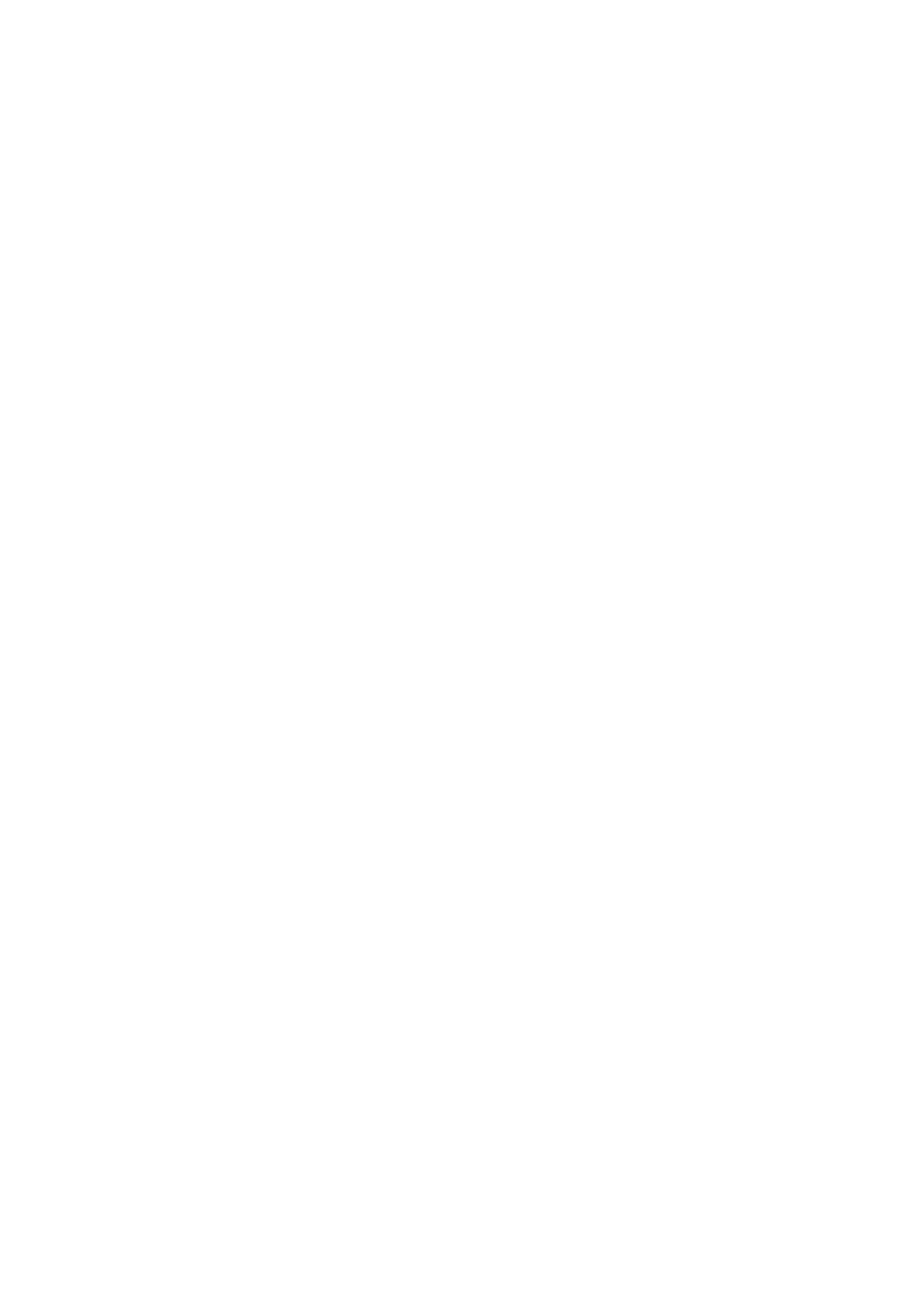# Contents

|                                                                                                                             | 2 |  |    |
|-----------------------------------------------------------------------------------------------------------------------------|---|--|----|
|                                                                                                                             | 3 |  |    |
| <b>Schedule 1—Amendments</b><br>3                                                                                           |   |  |    |
| Crimes Act 1914<br><b>Financial Transaction Reports Act 1988</b><br>Foreign Evidence Act 1994<br>Proceeds of Crime Act 2002 |   |  | 3  |
|                                                                                                                             |   |  | 15 |
|                                                                                                                             |   |  | 15 |
|                                                                                                                             |   |  | 17 |
| Surveillance Devices Act 2004                                                                                               |   |  | 18 |
|                                                                                                                             |   |  |    |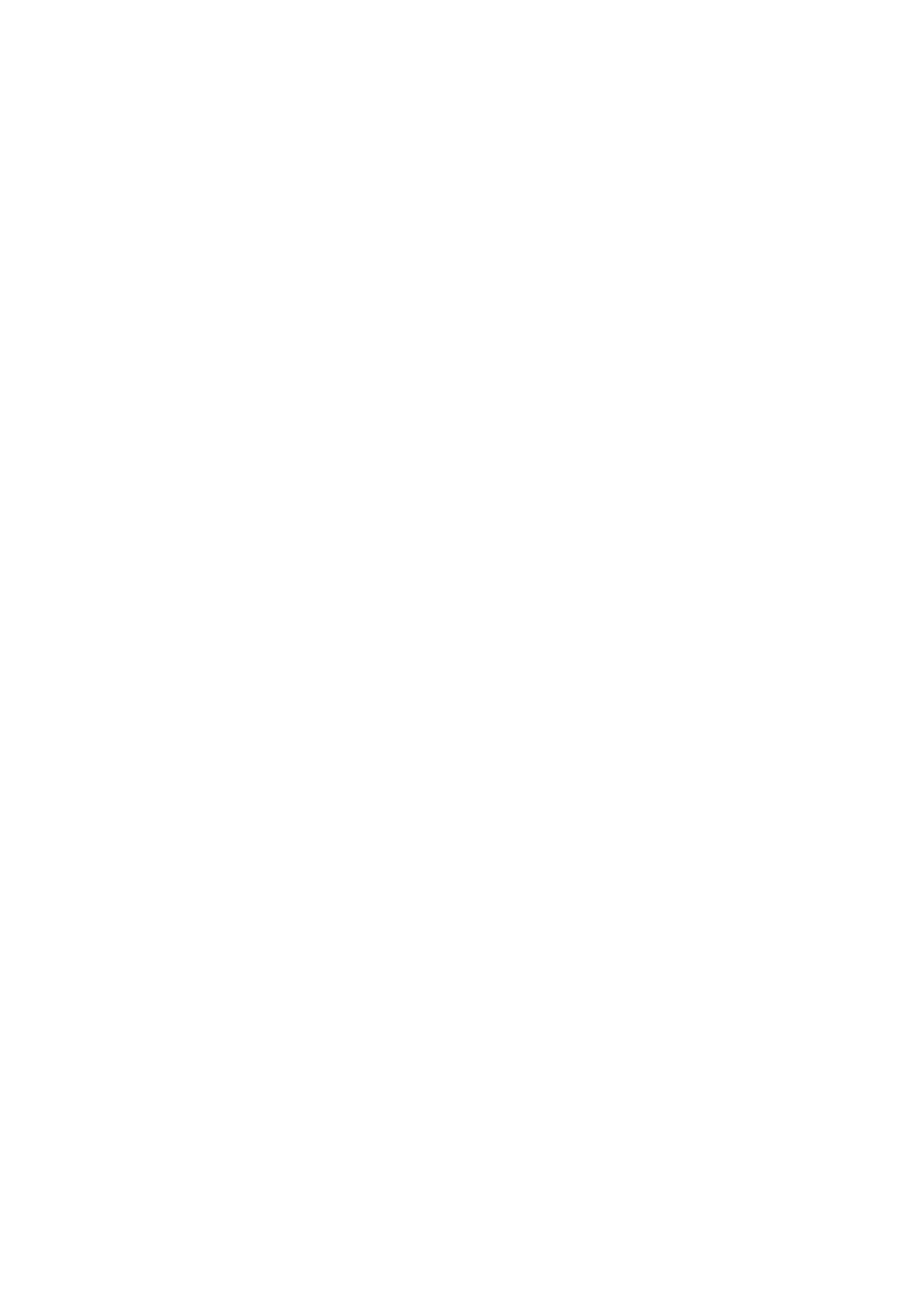

# **Law and Justice Legislation Amendment (Video Link Evidence and Other Measures) Act 2005**

**No. 136, 2005** 

# **An Act to amend various Acts relating to law and justice, and for related purposes**

[*Assented to 15 November 2005*]

The Parliament of Australia enacts:

**1 Short title** 

 This Act may be cited as the *Law and Justice Legislation Amendment (Video Link Evidence and Other Measures) Act 2005*.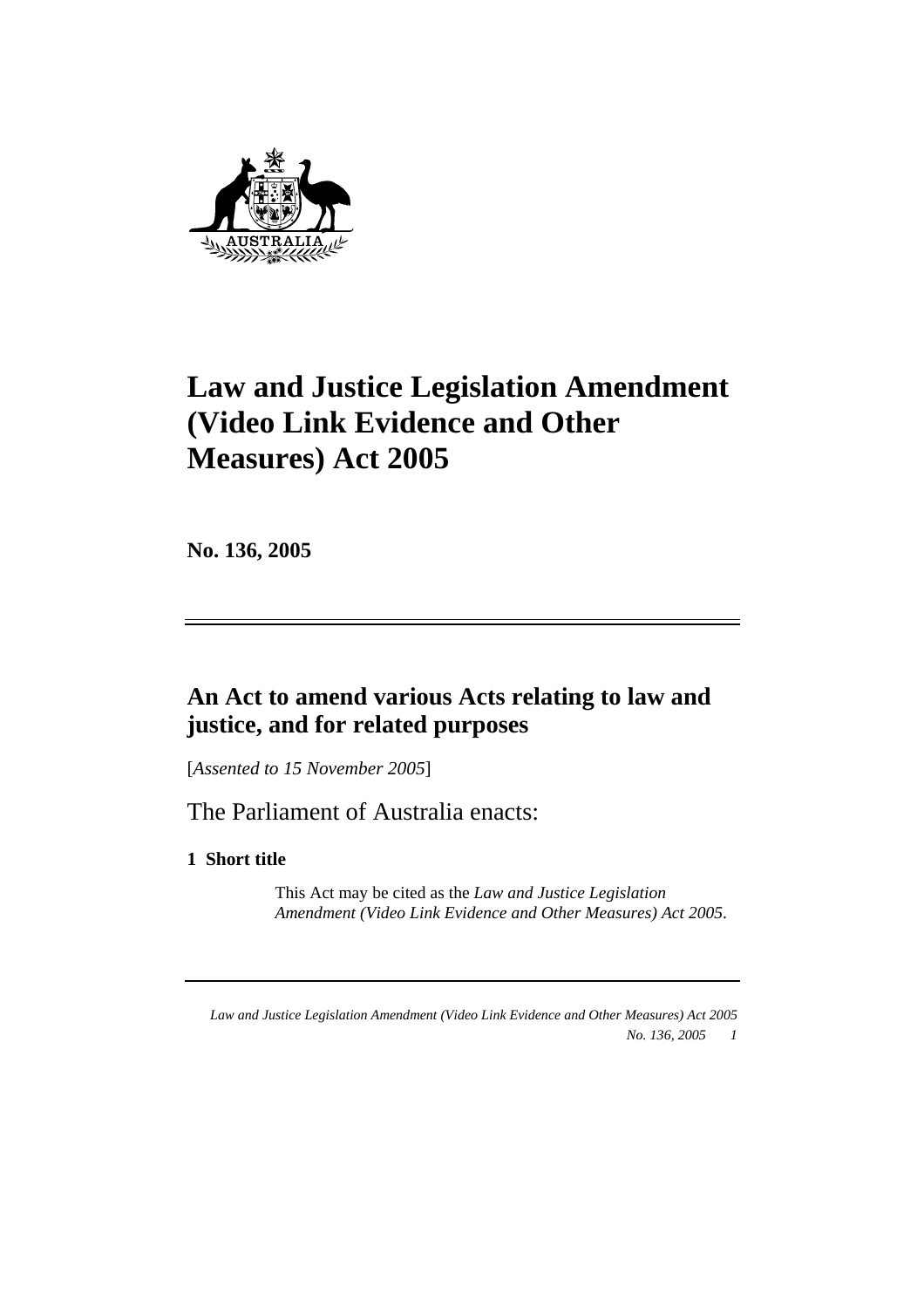# **2 Commencement**

This Act commences on the day after it receives the Royal Assent.

## **3 Schedule(s)**

 Each Act that is specified in a Schedule to this Act is amended or repealed as set out in the applicable items in the Schedule concerned, and any other item in a Schedule to this Act has effect according to its terms.

*<sup>2</sup> Law and Justice Legislation Amendment (Video Link Evidence and Other Measures) Act 2005 No. 136, 2005*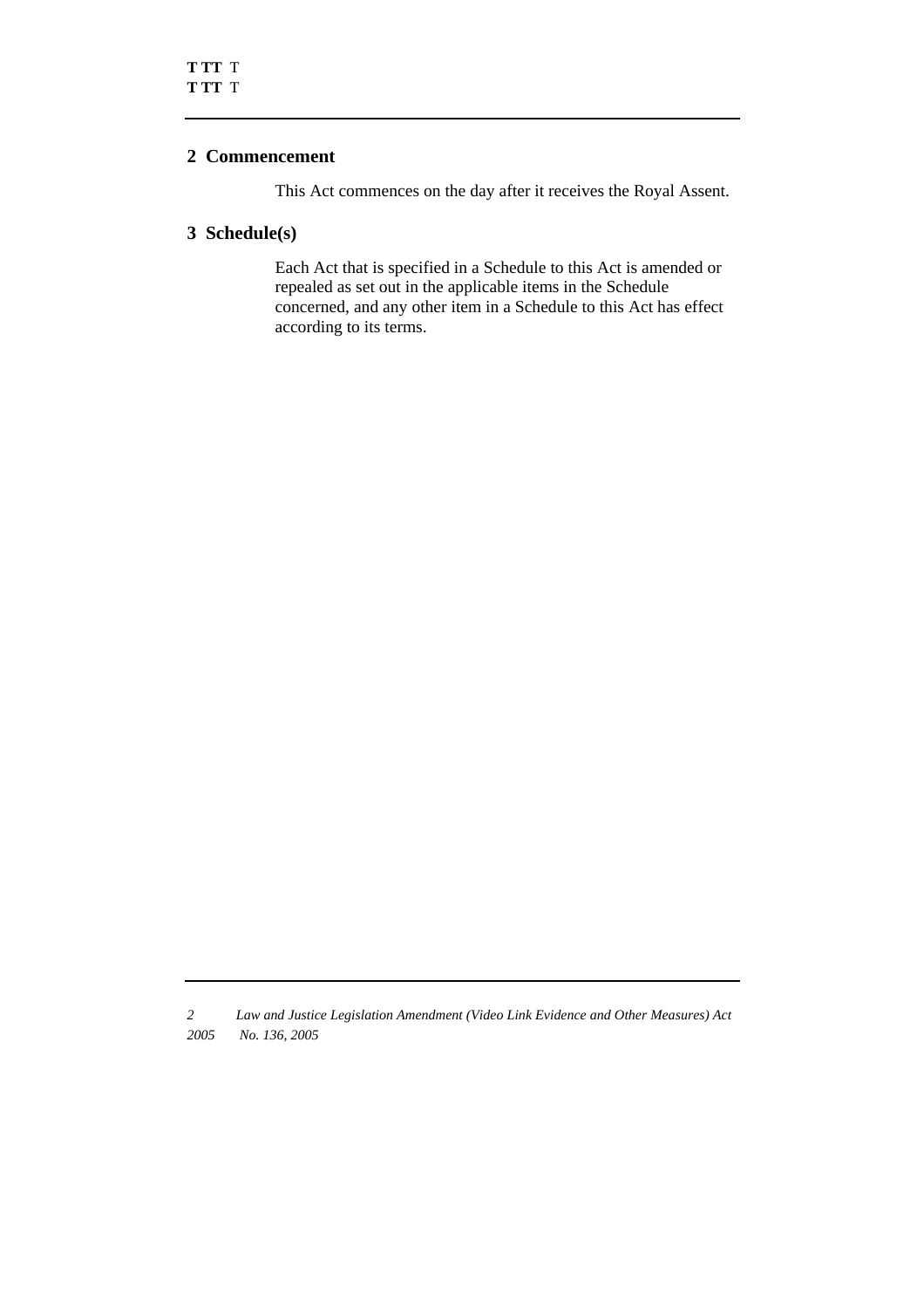# **Schedule 1—Amendments**

# *Crimes Act 1914*

# **1 Before paragraph 4AAA(1)(a)**

Insert:

(aa) a Judge of the Federal Court of Australia;

(ab) a Federal Magistrate;

### **2 Subsection 4AAA(2)**

After "in the case of a", insert "Judge of the Federal Court of Australia, Federal Magistrate,".

# **3 After subsection 4AAA(3)**

Insert:

#### *Protection and immunity provided*

 (3A) A Judge of the Federal Court of Australia or a Federal Magistrate performing a conferred function, or exercising a conferred power, has the same protection and immunity as a Justice of the High Court has in relation to proceedings in the High Court.

Note: The heading to subsection  $4AAA(4)$  is deleted.

# **4 After subsection 4AAA(6)**

Insert:

*Contrary intention* 

 (6A) Despite subsection (1), a rule set out in this section does not apply if the contrary intention appears.

#### **5 After Part IAD**

Insert:

*Law and Justice Legislation Amendment (Video Link Evidence and Other Measures) Act 2005 No. 136, 2005 3*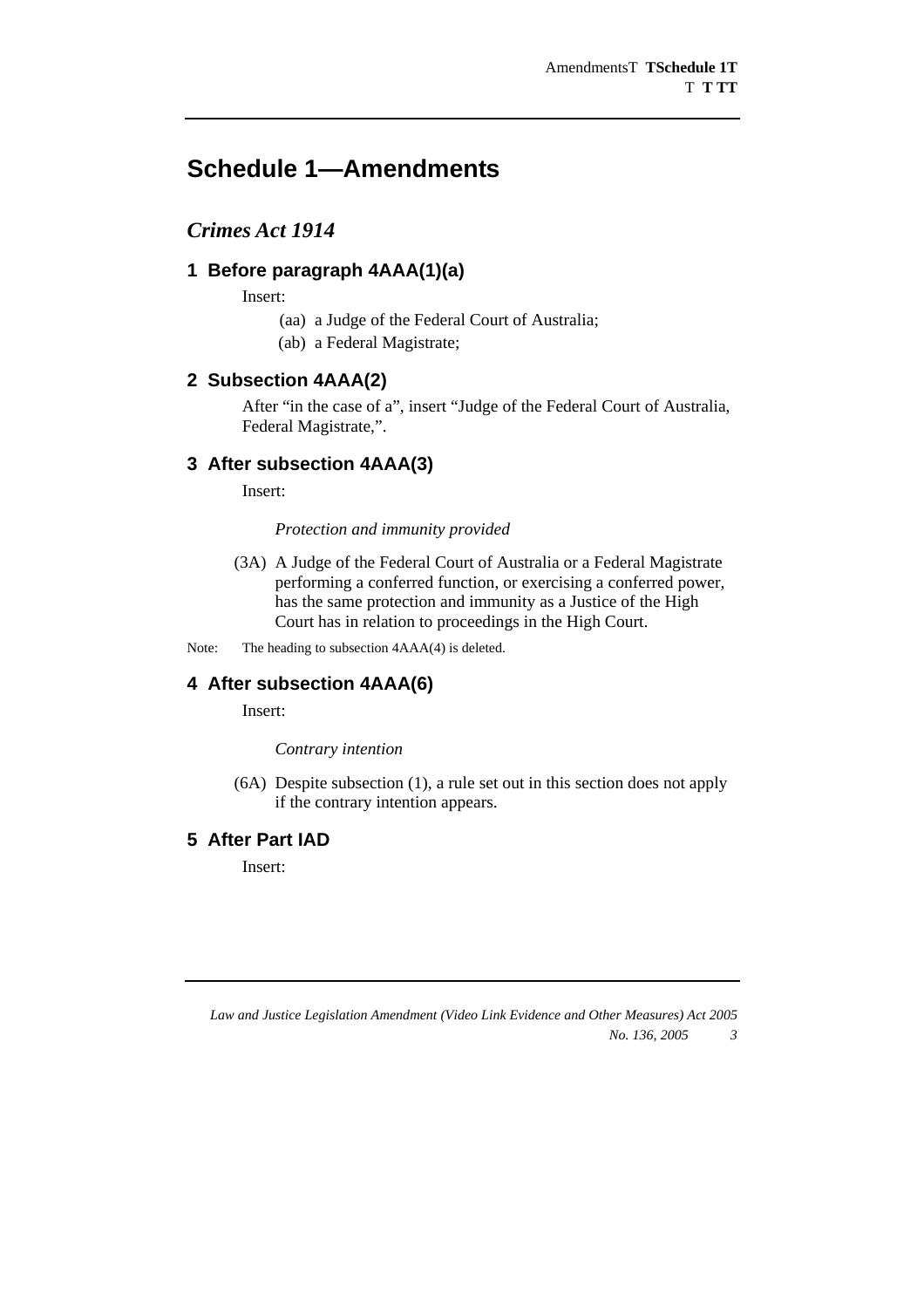# **Part IAE—Video link evidence in proceedings for terrorism and related offences etc.**

#### **15YU Proceedings to which this Part applies**

#### *Criminal proceedings*

- (1) This Part applies to any proceedings for:
	- (a) an offence against subsection 34G(5) of the *Australian Security Intelligence Organisation Act 1979*; or
	- (b) an offence against section 49 of the *Aviation Transport Security Act 2004*; or
	- (c) an offence against section 21 of the *Charter of the United Nations Act 1945*; or
	- (d) an offence against Division 72 of the *Criminal Code*; or
	- (e) an offence against Part 5.3 of the *Criminal Code*; or
	- (f) an offence against Part 5.4 of the *Criminal Code*; or
	- (g) an offence against section 24AA or 24AB of this Act; or
	- (h) an offence against Division 1 of Part 2 of the *Crimes (Aviation) Act 1991*; or
	- (i) an offence against section 8 of the *Crimes (Biological Weapons) Act 1976*; or
	- (j) an offence against the *Crimes (Foreign Incursions and Recruitment) Act 1978*; or
	- (k) an offence against section 8 of the *Crimes (Hostages) Act 1989*; or
	- (l) an offence against the *Crimes (Internationally Protected Persons) Act 1976*; or
	- (m) an offence against section 6 of this Act that relates to an offence mentioned in any of the above paragraphs.
	- Note: For other ancillary offences, see section 11.6 of the *Criminal Code.*

#### *Other proceedings*

- (2) This Part also applies to:
	- (a) any proceedings, including committal proceedings or proceedings of a similar kind, connected with proceedings covered by subsection (1); and

*<sup>4</sup> Law and Justice Legislation Amendment (Video Link Evidence and Other Measures) Act 2005 No. 136, 2005*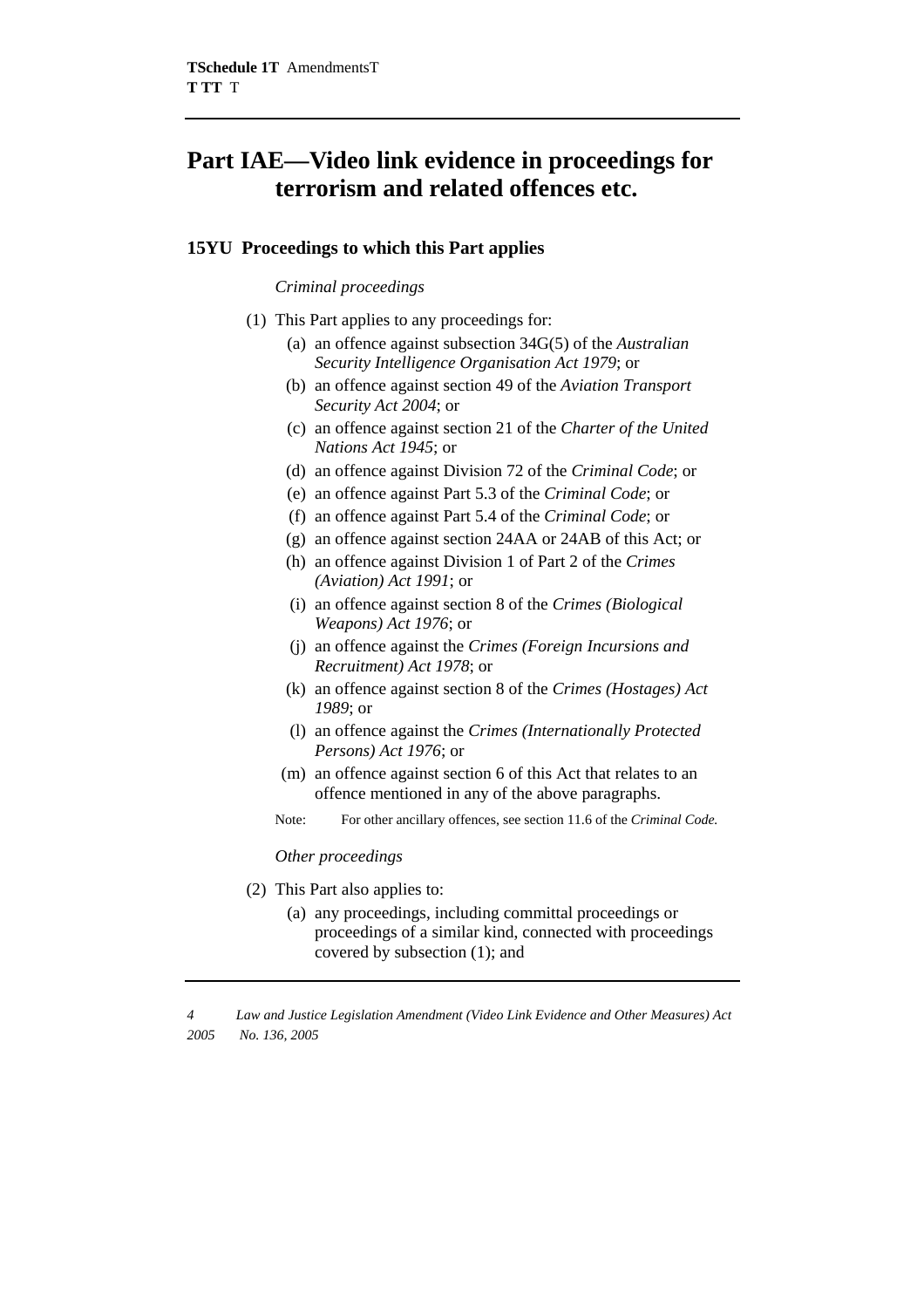(b) proceedings under the *Proceeds of Crime Act 2002* in relation to an offence referred to in subsection (1).

*Timing of proceedings* 

 (3) It is immaterial whether proceedings covered by subsection (1) or (2) were instituted before or after the commencement of this Part.

#### *Extended meaning of prosecutor and defendant*

- (4) This Part has effect, in relation to a proceeding under the *Proceeds of Crime Act 2002*, as if:
	- (a) the Director of Public Prosecutions were the prosecutor; and
	- (b) each other party to the proceeding were a defendant in the proceeding.

#### **15YV When court may take evidence by video link**

#### *Application by prosecutor*

- (1) In a proceeding, the court must:
	- (a) direct; or
	- (b) by order, allow;
	- a witness to give evidence by video link if:
		- (c) both:
			- (i) the prosecutor applies for the direction or order; and
			- (ii) the court is satisfied that the prosecutor gave the court reasonable notice of his or her intention to make the application; and
		- (d) the witness is not a defendant in the proceeding; and
		- (e) the witness is available, or will reasonably be available, to give evidence by video link; and
		- (f) the facilities required by section 15YY are available or can reasonably be made available;

unless the court is satisfied that giving the direction or making the order would have a substantial adverse effect on the right of a defendant in the proceeding to receive a fair hearing.

*Application by defendant* 

(2) In a proceeding, the court must: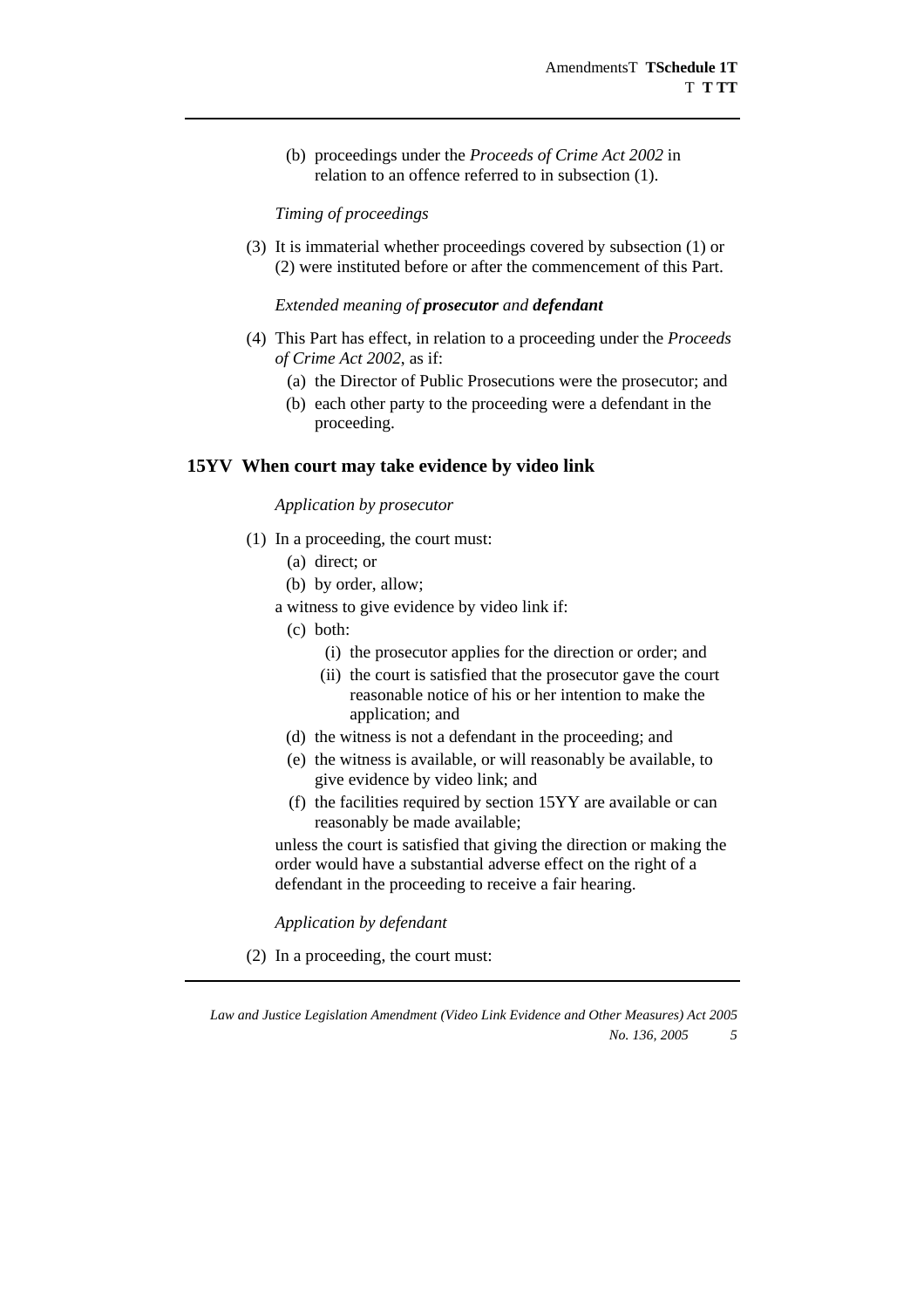- (a) direct; or
- (b) by order, allow;
- a witness to give evidence by video link if:
	- (c) both:
		- (i) a defendant in the proceeding applies for the direction or order; and
		- (ii) the court is satisfied that the defendant gave the court reasonable notice of his or her intention to make the application; and
	- (d) the witness is not a defendant in the proceeding; and
	- (e) the witness is available, or will reasonably be available, to give evidence by video link; and
	- (f) the facilities required by section 15YY are available or can reasonably be made available;

unless the court is satisfied that it would be inconsistent with the interests of justice for the evidence to be given by video link.

#### *Definition*

(3) In this section:

*substantial adverse effect* means an effect that is adverse and not insubstantial, insignificant or trivial.

#### **15YW Observers**

#### *Observer*

- (1) The court may, in a section 15YV direction or order, provide that the witness can give evidence under the direction or order only if, when the witness is giving evidence by video link, there is physically present, at the place where the evidence is given, a person specified in the direction or order for the purposes of this section.
- (2) If a section 15YV direction or order is in force, the court may vary the direction or order so as to provide that, after the variation, the witness can give evidence under the direction or order only if, when the witness is giving evidence by video link, there is physically present, at the place where the evidence is given, a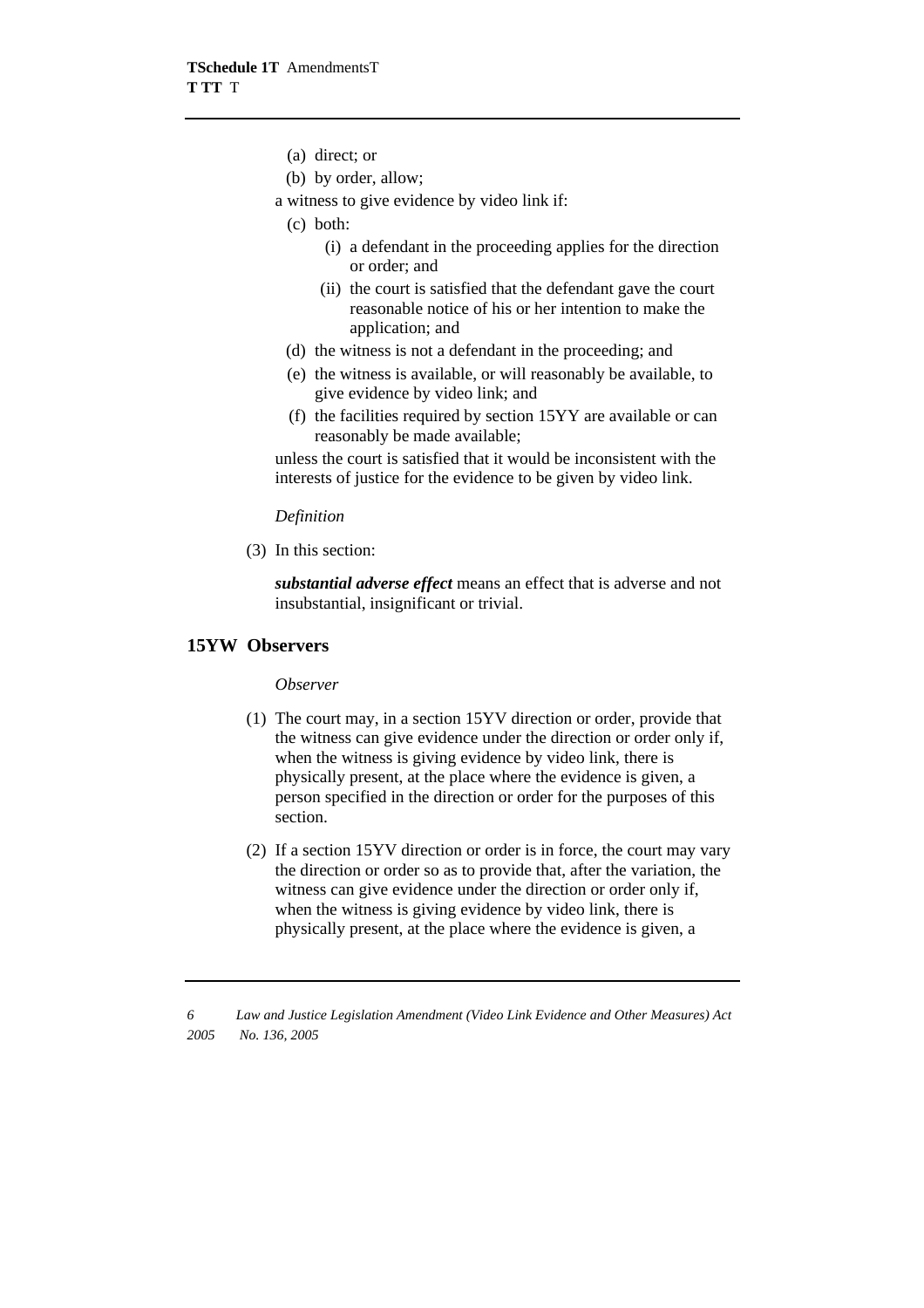person specified in the direction or order for the purposes of this section.

#### *Substitution of observer*

- (3) If:
	- (a) a direction or order is in force under section 15YV; and
	- (b) the direction or order specifies a person for the purposes of this section;

the court may vary the direction or order so as to substitute another specified person.

#### *Who can be an observer*

- (4) A person specified for the purposes of this section may be:
	- (a) an Australian diplomatic officer; or
	- (b) an Australian consular officer; or
	- (c) any other person.
- (5) The court must not specify a person for the purposes of this section unless the court is satisfied that the person is:
	- (a) independent of the prosecutor; and
	- (b) independent of each defendant in the proceeding; and
	- (c) in a position to give a report to the court about what the person observes in relation to the giving of evidence by the witness; and
	- (d) reasonably available to observe the giving of evidence by the witness; and
	- (e) an appropriate person to be specified for the purposes of this section.
- (6) For the purposes of this section, the mere fact that a person is an Australian diplomatic officer or Australian consular officer does not mean that the person is not independent of the prosecutor.

#### *Report of observer*

- (7) If:
	- (a) a direction or order is in force under section 15YV; and
	- (b) the direction or order specifies a person for the purposes of this section;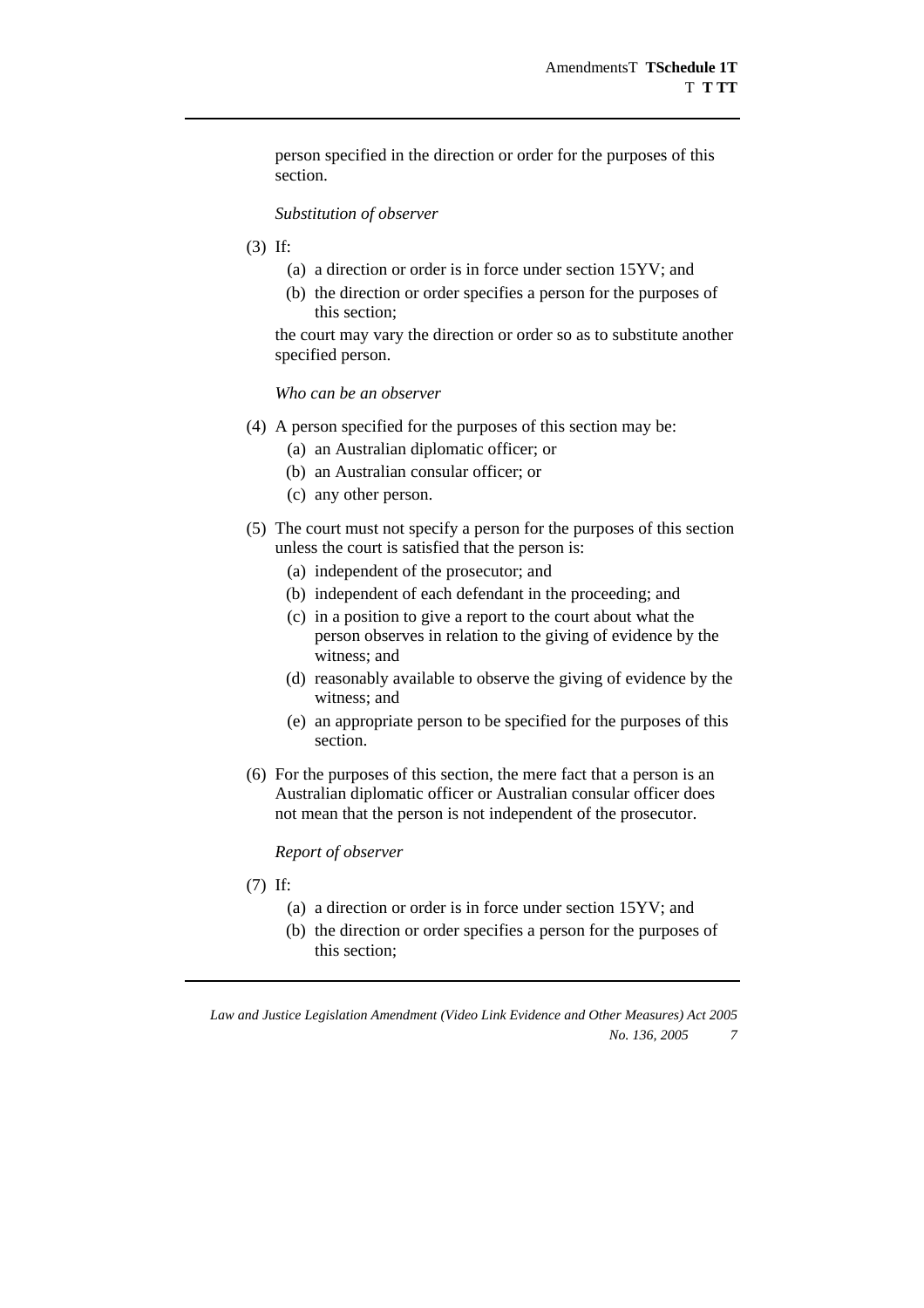the court may:

- (c) direct or allow the specified person to give the court a report, in such form and by such time as the court requires, about what the person observed in relation to the giving of evidence by the witness; and
- (d) make such use of the report as the court considers appropriate for the purpose of deciding whether evidence given by the witness under the section 15YV direction or order should be admitted as evidence in the proceeding.

#### *Definitions*

(8) In this section:

*Australian consular officer* has the same meaning as in the *Consular Fees Act 1955*.

*Australian diplomatic officer* has the same meaning as in the *Consular Fees Act 1955*.

### **15YX Adjournment after a section 15YV direction or order etc.**

*Court gives a direction or makes an order* 

- (1) If:
	- (a) a court gives a section 15YV direction or makes a section 15YV order; and
	- (b) the prosecutor applied for the direction or order; a defendant in the proceeding may apply to the court for an adjournment of the proceeding to allow time for the defendant to:
		- (c) decide whether to appeal against the direction or order; and
		- (d) if the defendant decides to do so—make the appeal.
- (2) If:
	- (a) a court gives a section 15YV direction or makes a section 15YV order; and
	- (b) a defendant in the proceeding applied for the direction or order;

the prosecutor may apply to the court for an adjournment of the proceeding to allow time for the prosecutor to:

(c) decide whether to: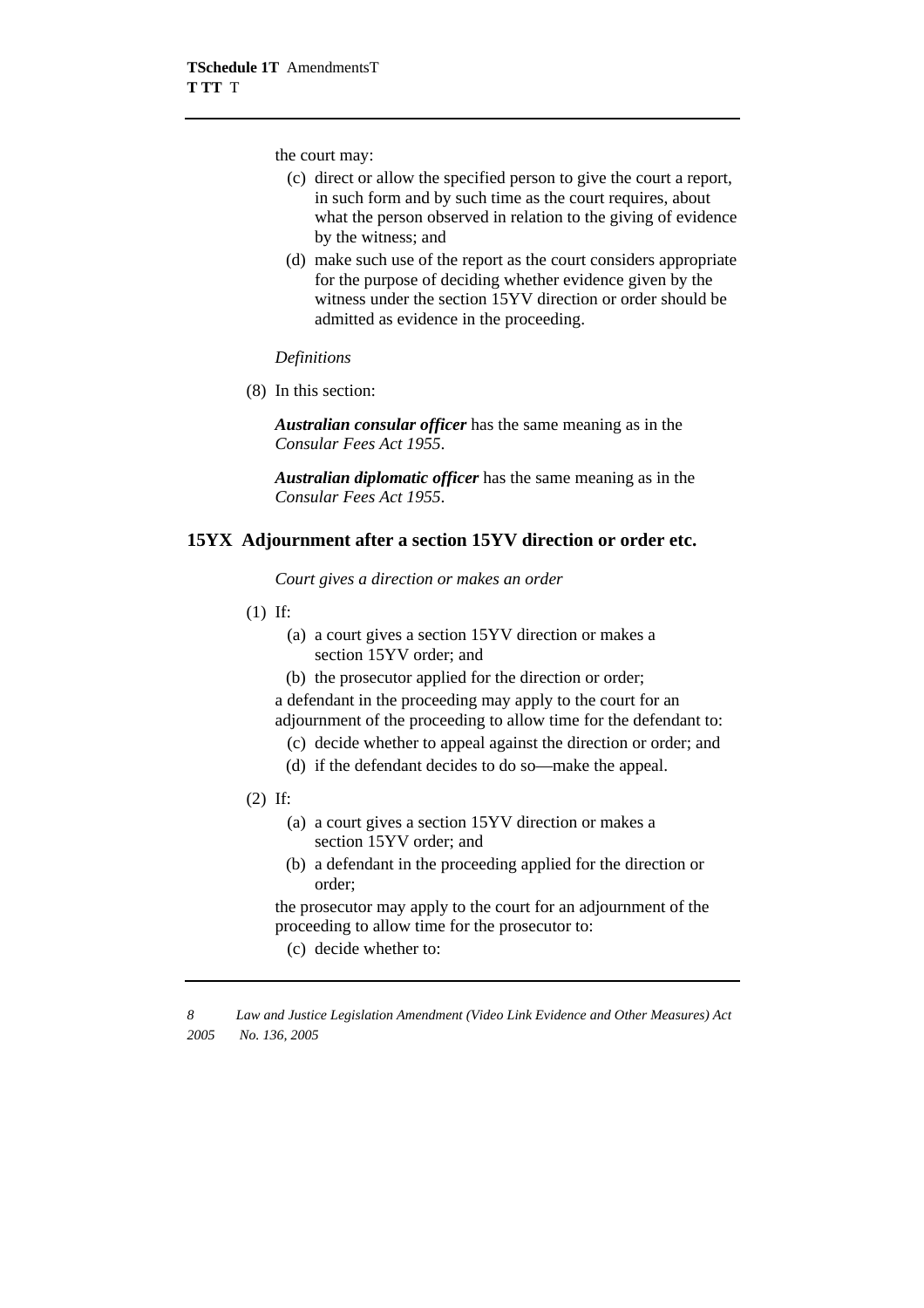- (i) appeal against the direction or order; or
- (ii) withdraw the proceeding; and
- (d) if the prosecutor decides to do so—make the appeal or withdrawal.

*Court refuses to give a direction or make an order* 

- (3) If:
	- (a) a court refuses to give a section 15YV direction or refuses to make a section 15YV order; and
	- (b) the prosecutor applied for the direction or order;

the prosecutor may apply to the court for an adjournment of the proceeding to allow time for the prosecutor to:

- (c) decide whether to:
	- (i) appeal against the refusal; or
	- (ii) withdraw the proceeding; and
- (d) if the prosecutor decides to do so—make the appeal or withdrawal.
- (4) If:
	- (a) a court refuses to give a section 15YV direction or refuses to make a section 15YV order; and
	- (b) a defendant in the proceeding applied for the direction or order;

the defendant may apply to the court for an adjournment of the proceeding to allow time for the defendant to:

- (c) decide whether to appeal against the refusal; and
- (d) if the defendant decides to do so—make the appeal.

#### *Grant of adjournment*

 (5) If an application is made under this section, the court must grant the adjournment.

Note: For appeals, see section 15YZD.

#### **15YY Technical requirements for video link**

 (1) A witness can give evidence under a section 15YV direction or order only if: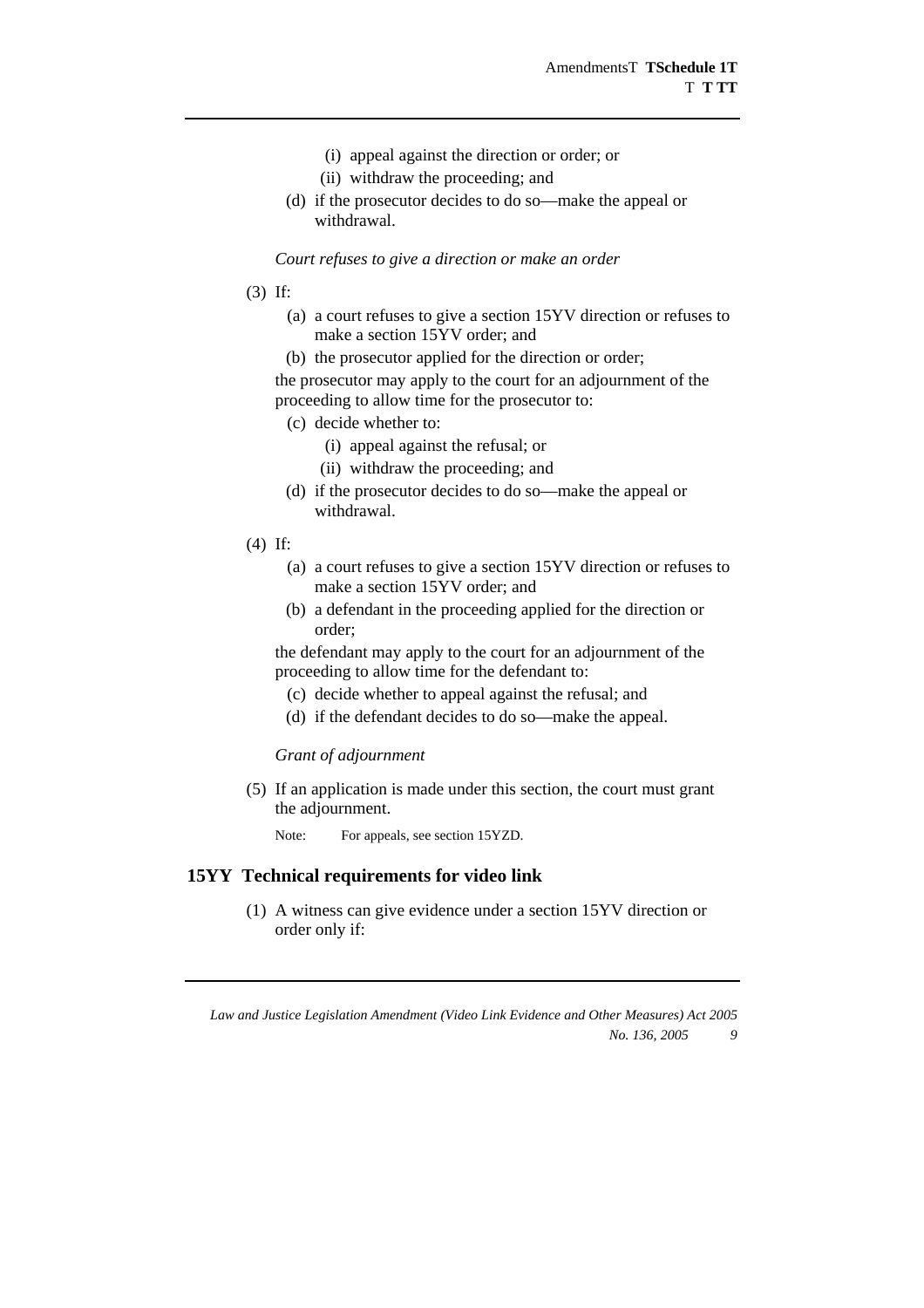- (a) the courtroom or other place where the court is sitting (the *courtroom point*); and
- (b) the place where the evidence is given (the *witness point*);

are equipped with video facilities that:

- (c) enable appropriate persons at the courtroom point to see and hear the witness give the evidence; and
- (d) enable appropriate persons at the witness point to see and hear appropriate persons at the courtroom point.
- (2) In subsection (1):

*appropriate persons* means such persons as the court considers appropriate.

# **15YZ Direction to jury**

- (1) If:
	- (a) a proceeding involves a jury; and
	- (b) a witness gives evidence under a section 15YV direction or order; and
	- (c) the evidence is admissible in the proceeding;

the judge must give the jury such direction as the judge thinks necessary to ensure that the jury gives the same weight to the evidence as if it had been given by the witness in the courtroom or other place where the court is sitting.

- (2) Disregard subsection (1) in determining:
	- (a) the directions (if any) that should be given by a judge in proceedings to which this Part does not apply; and
	- (b) the weight that should be given to evidence given by video link in proceedings to which this Part does not apply.

#### **15YZA Application of laws about witnesses**

- (1) A person who gives evidence under a section 15YV direction or order is taken to give it at the courtroom or other place where the court is sitting.
- (2) Subsection (1) has effect, for example, for the purposes of laws relating to evidence, procedure, contempt of court and perjury.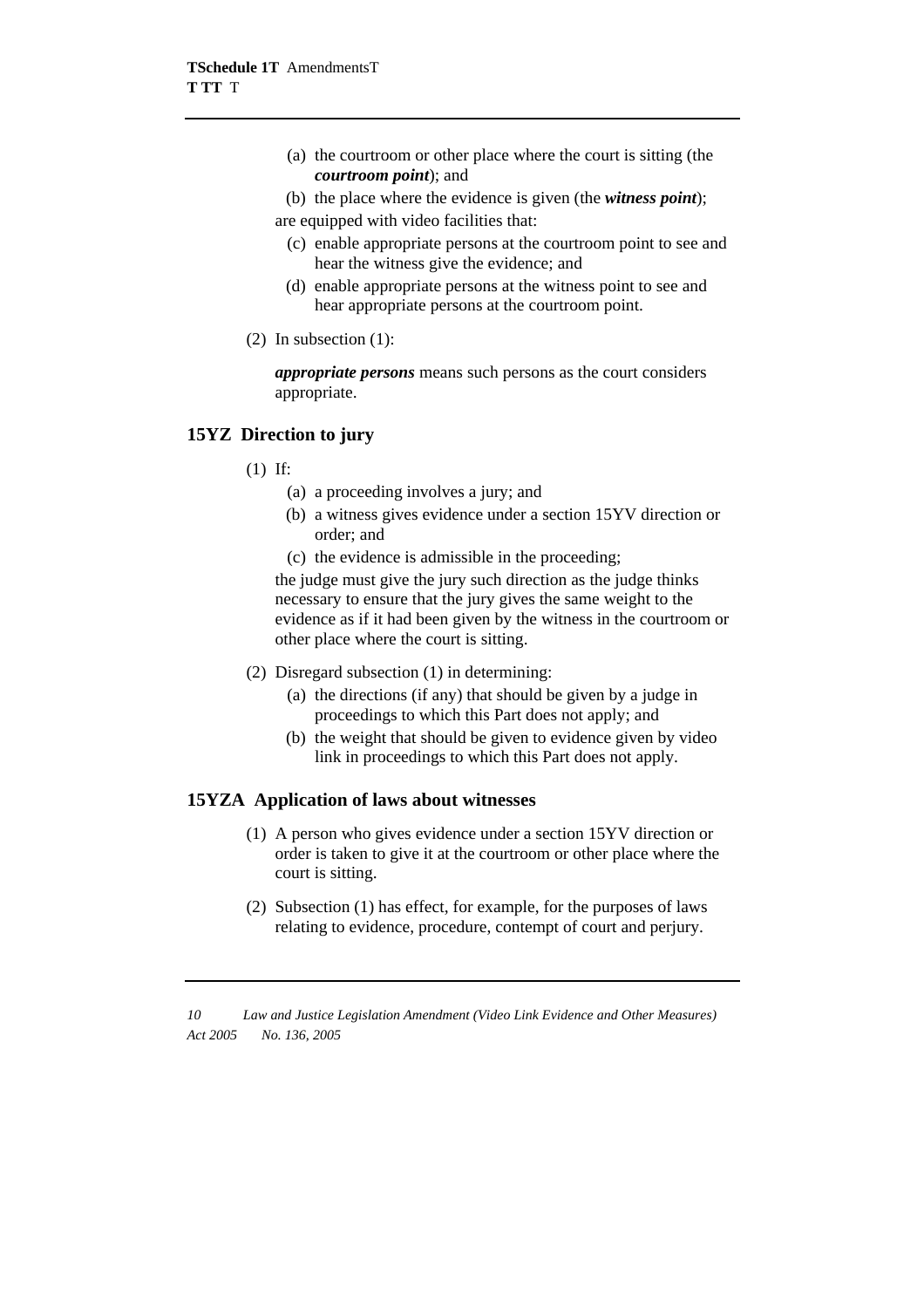#### **15YZB Administration of oaths and affirmations**

 An oath or affirmation to be sworn or made by a witness who is to give evidence under a section 15YV direction or order may be administered either:

- (a) by means of the video link, in as nearly as practicable the same way as if the witness were to give the evidence at the courtroom or other place where the court is sitting; or
- (b) as follows:
	- (i) on behalf of the court and as directed by it;
	- (ii) by a person (whether an Australian official or not) authorised by the court;
	- (iii) at the place where the witness is to give the evidence.

#### **15YZC Expenses**

 A court may make such orders as are just for payment of expenses incurred in connection with giving evidence under a section 15YV direction given, or a section 15YV order made, by the court.

#### **15YZD Appeals against section 15YV directions or orders etc.**

*Court gives a direction or makes an order* 

- (1) If:
	- (a) a court gives a section 15YV direction or makes a section 15YV order; and
	- (b) the prosecutor applied for the direction or order;

a defendant in the proceeding may appeal against the direction or order.

- (2) If:
	- (a) a court gives a section 15YV direction or makes a section 15YV order; and
	- (b) a defendant in the proceeding applied for the direction or order;

the prosecutor may appeal against the direction or order.

*Court refuses to give a direction or make an order* 

(3) If: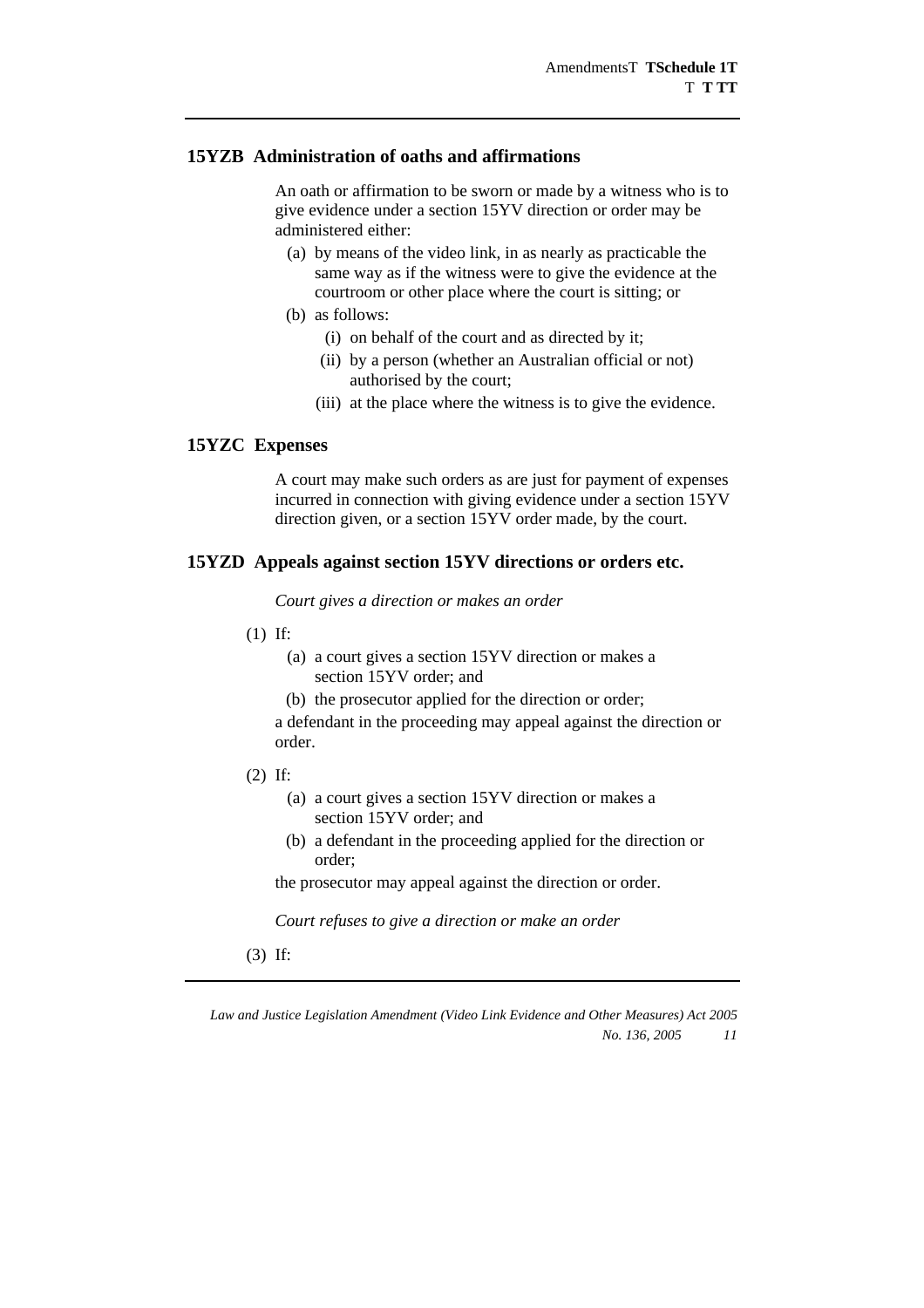- (a) a court refuses to give a section 15YV direction or refuses to make a section 15YV order; and
- (b) the prosecutor applied for the direction or order;

the prosecutor may appeal against the refusal.

- (4) If:
	- (a) a court refuses to give a section 15YV direction or refuses to make a section 15YV order; and
	- (b) a defendant in the proceeding applied for the direction or order;

the defendant may appeal against the refusal.

#### *Jurisdiction*

 (5) A court that has jurisdiction to hear and determine appeals from a judgment, order or direction in the proceeding has jurisdiction to hear and determine any appeal under this section.

#### **15YZE Other laws about evidence not affected**

 This Part does not prevent any other law about taking evidence of a witness from applying for the purposes of a proceeding.

#### **15YZF Saving of other laws**

 This Part is not intended to exclude or limit the operation of any other law of the Commonwealth or any law of a State or Territory.

# **6 Subsection 23B(1) (definition of** *tape recording***)**

Repeal the definition, substitute:

*tape recording* means audio recording, video recording or recording by other electronic means.

### **7 Application of amendment—subsection 23B(1) of the**  *Crimes Act 1914*

The amendment of subsection 23B(1) of the *Crimes Act 1914* made by this Schedule applies to a recording made after the commencement of this item.

# **8 Subsection 23YDAF(1) (cell at table item 1, column 4)**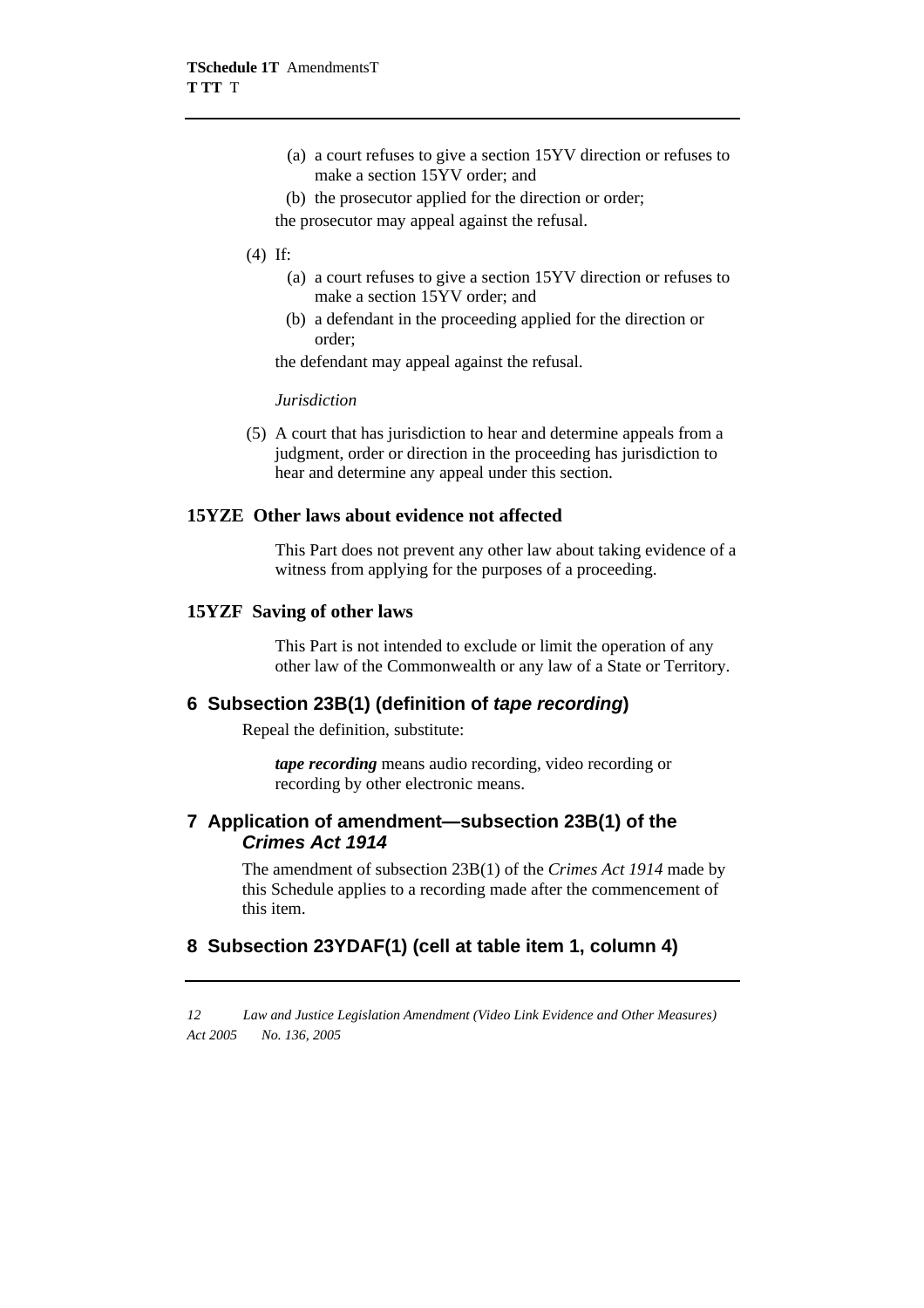Repeal the cell, substitute:

only if within purpose

# **9 Subsection 23YDAF(1) (cell at table item 2, column 4)**

Repeal the cell, substitute:

only if within purpose

# **10 Subsection 23YDAF(1) (cell at table item 3, column 3)**

Repeal the cell, substitute:

only if within purpose

# **11 Subsection 23YDAF(1) (cell at table item 3, column 4)**

Repeal the cell, substitute:

only if within purpose

# **12 Subsection 23YDAF(1) (cell at table item 3, column 5)**

Repeal the cell, substitute:

only if within purpose

# **13 Subsection 23YDAF(1) (cell at table item 4, column 4)**

Repeal the cell, substitute:

only if within purpose

# **14 Subsection 23YDAF(1) (cell at table item 5, column 4)**

Repeal the cell, substitute:

only if within purpose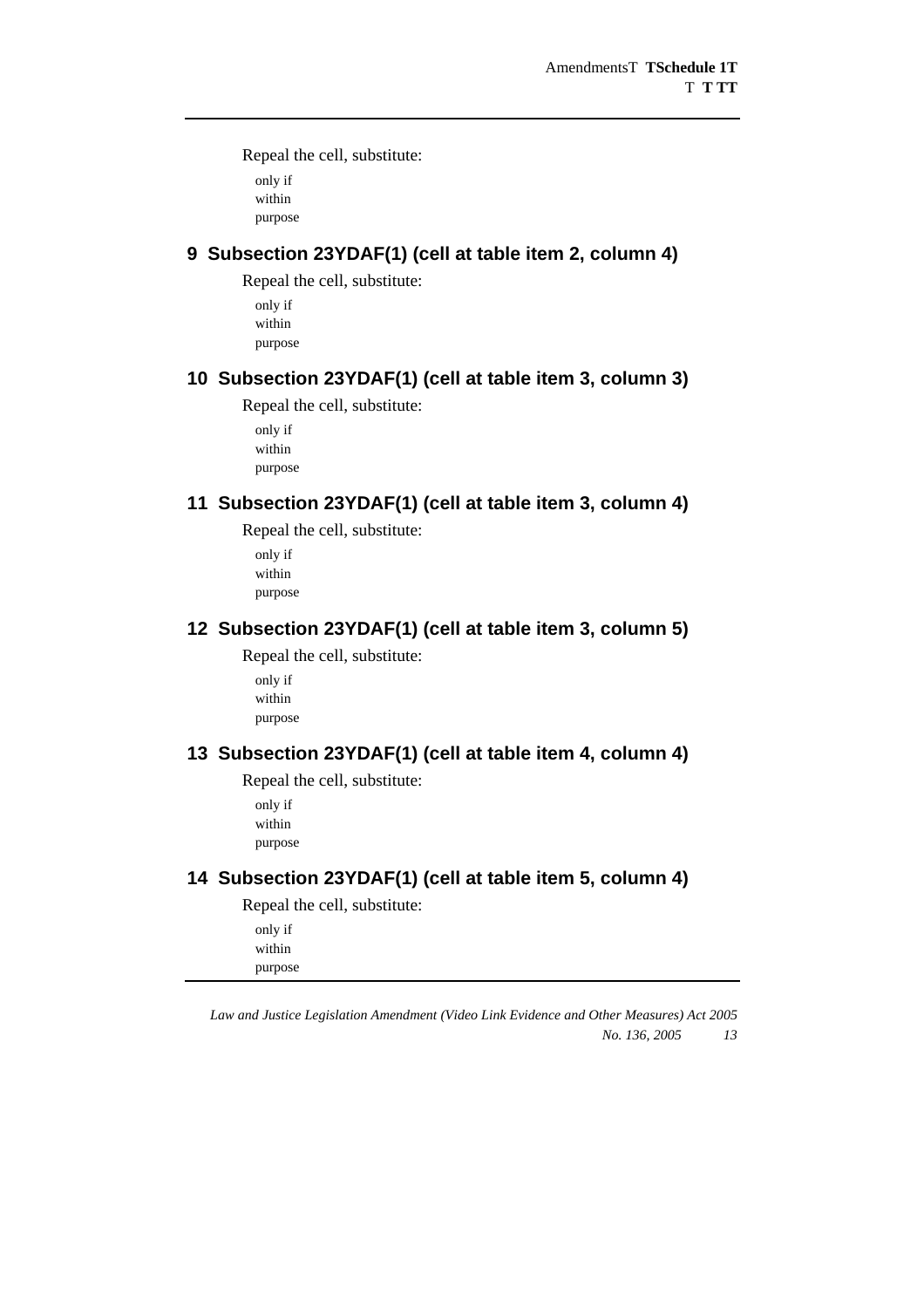# **15 Subsection 23YDAF(1) (cell at table item 6, column 4)**

Repeal the cell, substitute: only if

within purpose

# **16 Subsection 23YDAF(1) (cell at table item 7, column 4)**

Repeal the cell, substitute:

only if within purpose

# **17 Subsection 23YUD(1)**

Repeal the subsection, substitute:

- (1) The Minister may, on behalf of the Commonwealth, enter into arrangements with a responsible Minister of a participating jurisdiction under which:
	- (a) information from the DNA database system of the Commonwealth is to be transmitted to the appropriate authority in the participating jurisdiction; and
	- (b) information from a DNA database system of the participating jurisdiction is to be transmitted to the Commissioner.

These arrangements may deal with keeping, and otherwise managing, such information.

# **18 After subsection 23YUD(1A)**

Insert:

- (1B) Information that is transmitted under this section must not be used except for the purpose of:
	- (a) the investigation of a matter relating to the participating jurisdiction, or proceedings in respect of that matter; or
	- (b) the investigation of a matter relating to the Commonwealth, or proceedings in respect of that matter.

# **19 Transitional—arrangements under subsection 23YUD(1) of the** *Crimes Act 1914*

(1) This item applies to an arrangement if: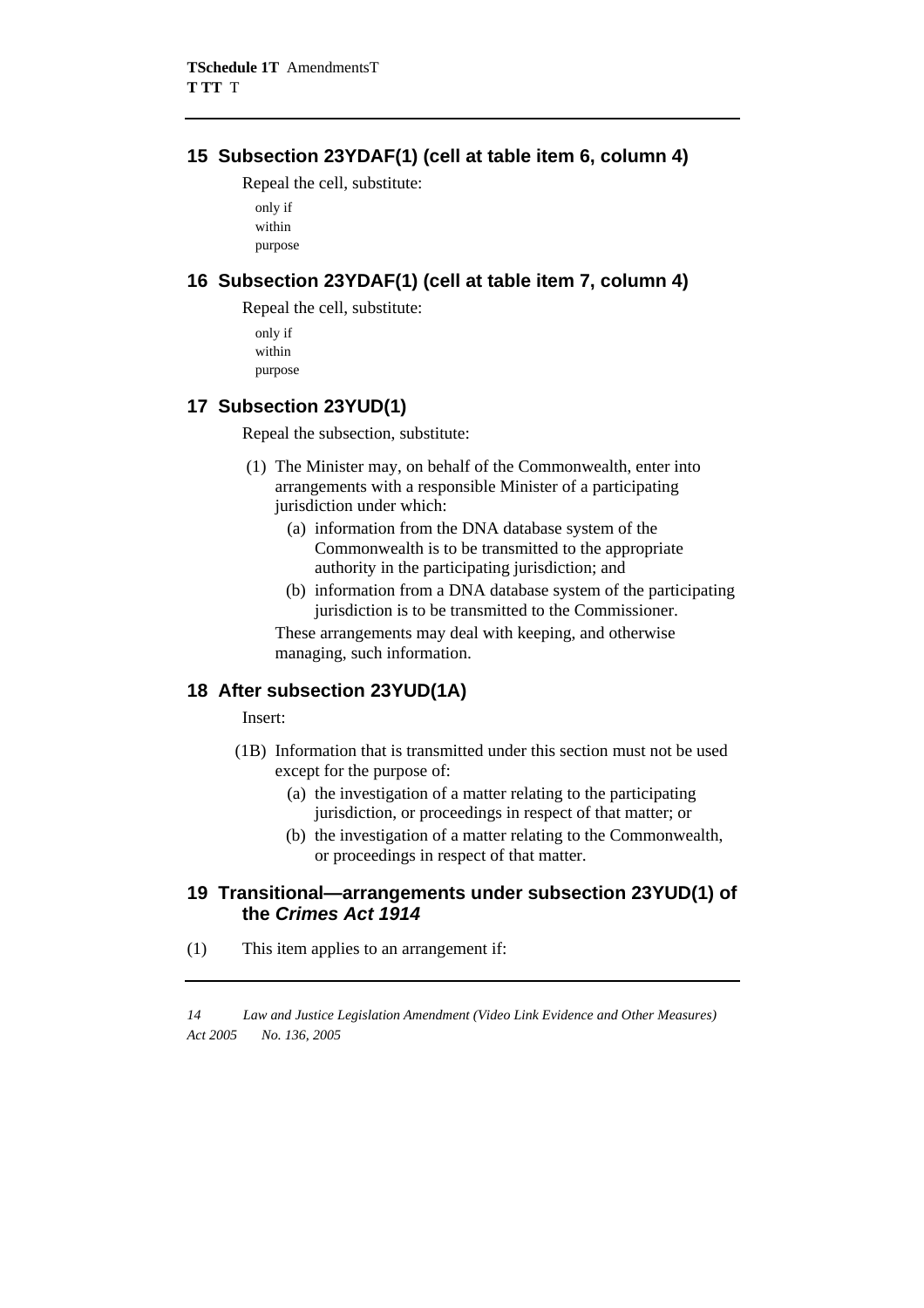- (a) the arrangement was entered into under subsection 23YUD(1) of the *Crimes Act 1914*; and
- (b) the arrangement was in force immediately before the commencement of this item.
- (2) The arrangement has effect, after the commencement of this item, as if it had been entered into under subsection 23YUD(1) of the *Crimes Act 1914* as amended by this Schedule.

# *Financial Transaction Reports Act 1988*

### **20 At the end of subparagraph 16(1)(b)(i)**

Add "or".

#### **21 At the end of paragraph 16(1)(b)**

Add:

 ; or (iv) may be of assistance in the enforcement of the *Proceeds of Crime Act 2002* or the regulations made under that Act;

# *Foreign Evidence Act 1994*

### **22 Subsection 3(1)**

Insert:

*designated offence* means:

- (a) an offence against subsection 34G(5) of the *Australian Security Intelligence Organisation Act 1979*; or
- (b) an offence against section 49 of the *Aviation Transport Security Act 2004*; or
- (c) an offence against section 21 of the *Charter of the United Nations Act 1945*; or
- (d) an offence against Division 72 of the *Criminal Code*; or
- (e) an offence against Part 5.3 of the *Criminal Code*; or
- (f) an offence against Part 5.4 of the *Criminal Code*; or
- (g) an offence against section 24AA or 24AB of the *Crimes Act 1914*; or
- (h) an offence against Division 1 of Part 2 of the *Crimes (Aviation) Act 1991*; or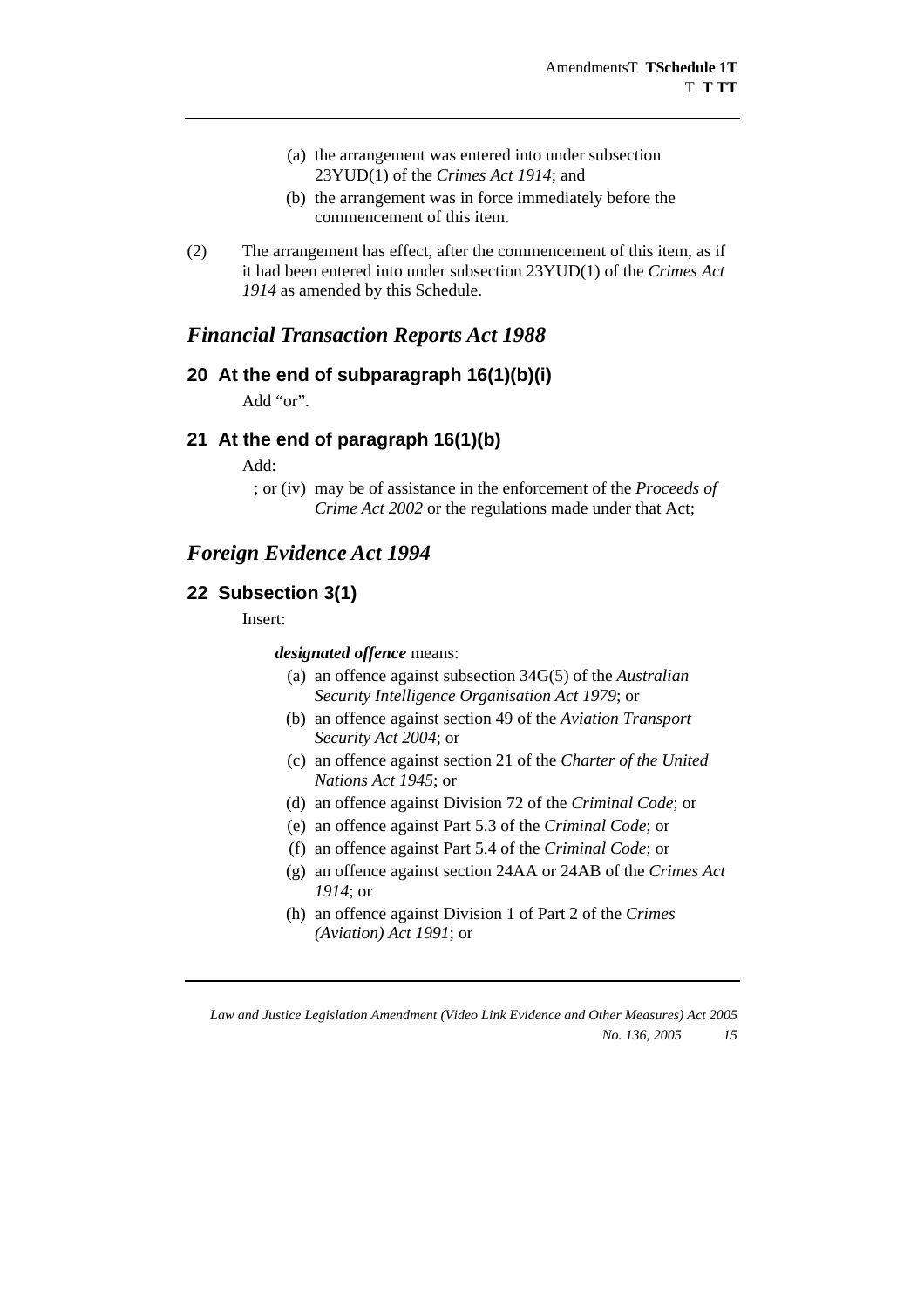- (i) an offence against section 8 of the *Crimes (Biological Weapons) Act 1976*; or
- (j) an offence against the *Crimes (Foreign Incursions and Recruitment) Act 1978*; or
- (k) an offence against section 8 of the *Crimes (Hostages) Act 1989*; or
- (l) an offence against the *Crimes (Internationally Protected Persons) Act 1976*; or
- (m) an offence against section 6 of the *Crimes Act 1914* that relates to an offence mentioned in any of the above paragraphs.
- Note: For other ancillary offences, see section 11.6 of the *Criminal Code.*

### **23 At the end of subsection 20(1)**

 $Add$ 

 ; or (c) a proceeding under the *Proceeds of Crime Act 2002* in relation to a designated offence.

### **24 At the end of subsection 25(1)**

Add:

Note: See also subsection 25A(1) (proceedings for designated offences).

Note: The heading to section 25 is altered by adding at the end "**—general**".

#### **25 After section 25**

Insert:

#### **25A Discretion to prevent foreign material being adduced proceedings for designated offences**

- (1) If a proceeding is:
	- (a) a criminal proceeding for a designated offence; or
	- (b) a proceeding under the *Proceeds of Crime Act 2002* in relation to a designated offence;

and the prosecutor seeks to adduce foreign material as evidence in the proceeding, then:

- (c) the court must not give a direction under subsection 25(1) in relation to the foreign material; and
- (d) the court may direct that the foreign material not be adduced as evidence in the proceeding if the court is satisfied that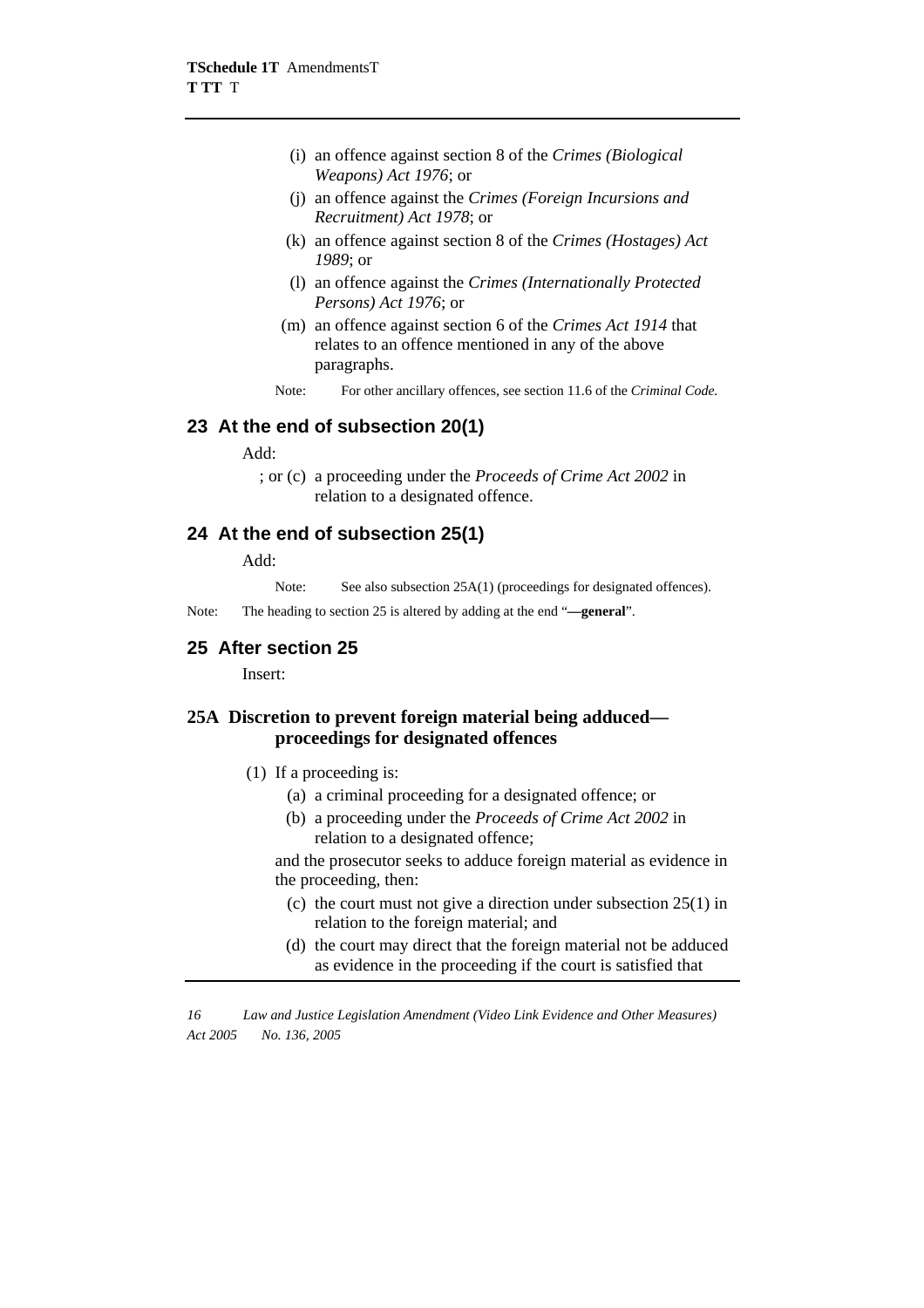adducing the foreign material would have a substantial adverse effect on the right of a defendant in the proceeding to receive a fair hearing.

#### *Extended meaning of prosecutor and defendant*

- (2) This section has effect, in relation to a proceeding under the *Proceeds of Crime Act 2002*, as if:
	- (a) the Director of Public Prosecutions were the prosecutor; and
	- (b) each other party to the proceeding were a defendant in the proceeding.

#### *Timing of proceedings*

 (3) It is immaterial whether proceedings covered by subsection (1) were instituted before or after the commencement of this section.

#### *Definition*

(4) In this section:

*substantial adverse effect* means an effect that is adverse and not insubstantial, insignificant or trivial.

# *Proceeds of Crime Act 2002*

# **26 At the end of section 6**

Add:

Note: See also Part IAE of the *Crimes Act 1914* (video link evidence).

# **27 After paragraph 297(1)(g)**

Insert:

(ga) making any payments in relation to the conduct of an \*examination, so long as the payments have been approved by the \*DPP;

### **28 Transitional—validation of certain examinations etc.**

- (1) This item applies to each of the following:
	- (a) a purported examination conducted under the *Proceeds of Crime Act 2002* during the interim period by a designated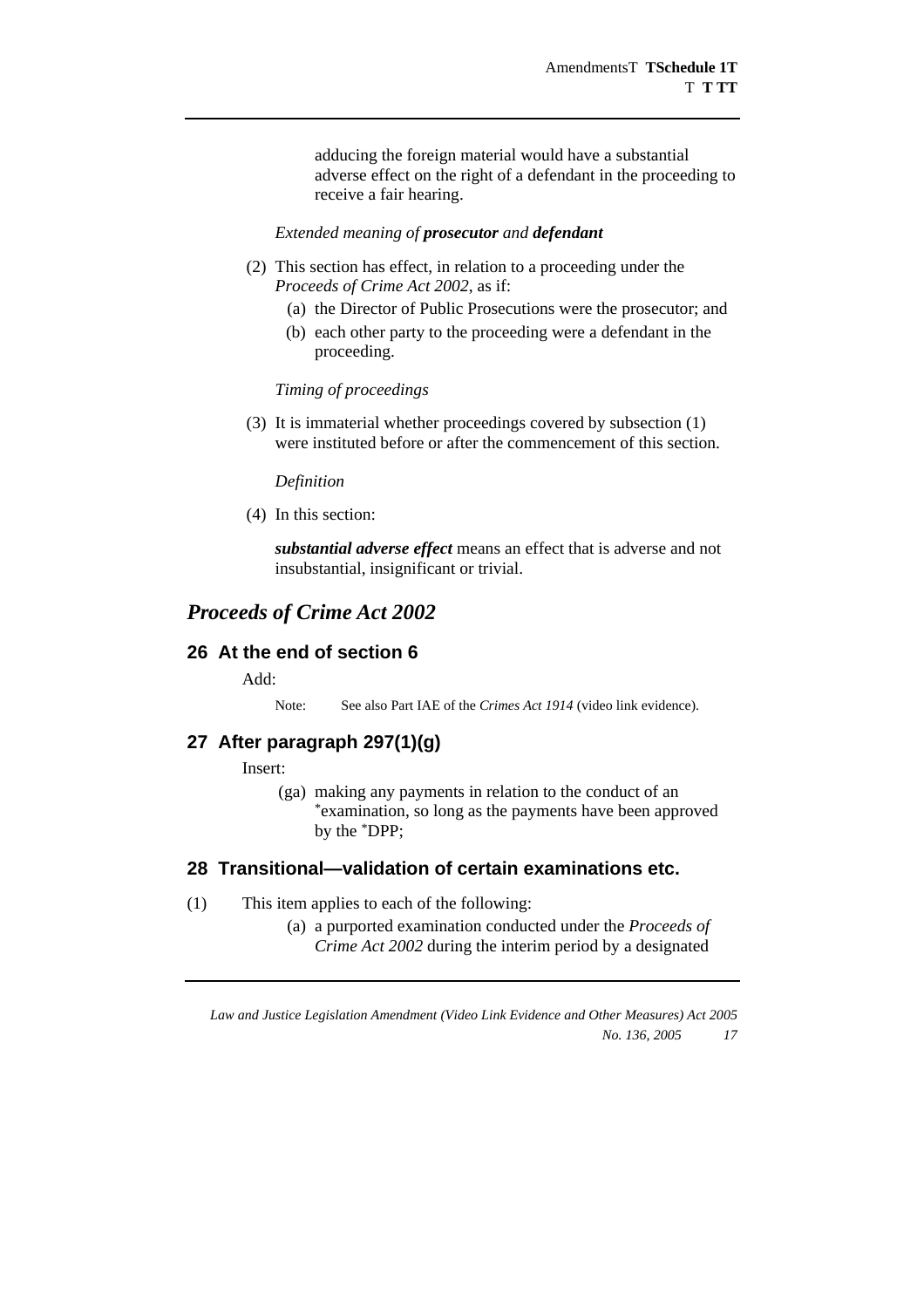AAT member in the purported capacity of approved examiner;

- (b) the purported giving of a notice or direction under Part 3-1 of that Act during the interim period by a designated AAT member in the purported capacity of approved examiner;
- (c) the purported doing of any other act or thing under Part 3-1 of that Act during the interim period by a designated AAT member in the purported capacity of approved examiner.
- (2) The examination, notice, direction, act or thing is as valid, and is taken always to have been as valid, as it would have been if the designated AAT member had been an eligible legal practitioner during the interim period.
- (3) The designated AAT member has, and is taken always to have had, the same protection and immunity under section 194 of the *Proceeds of Crime Act 2002* that the member would have, or would have had, if the member had been an eligible legal practitioner during the interim period.
- (4) In this item:

*designated AAT member* means a non-presidential member of the Administrative Appeals Tribunal who is not an eligible legal practitioner.

*eligible legal practitioner* means person who is enrolled as a legal practitioner of:

- (a) the High Court; or
- (b) another federal court; or
- (c) the Supreme Court of a State or Territory;

and has been so enrolled for at least 5 years.

*interim period* means the period:

- (a) beginning at the start of 7 September 2004; and
- (b) ending at the end of 19 August 2005.

# *Surveillance Devices Act 2004*

# **29 Subsection 22(1)**

Omit all the words after "in respect of", substitute: a surveillance device that: